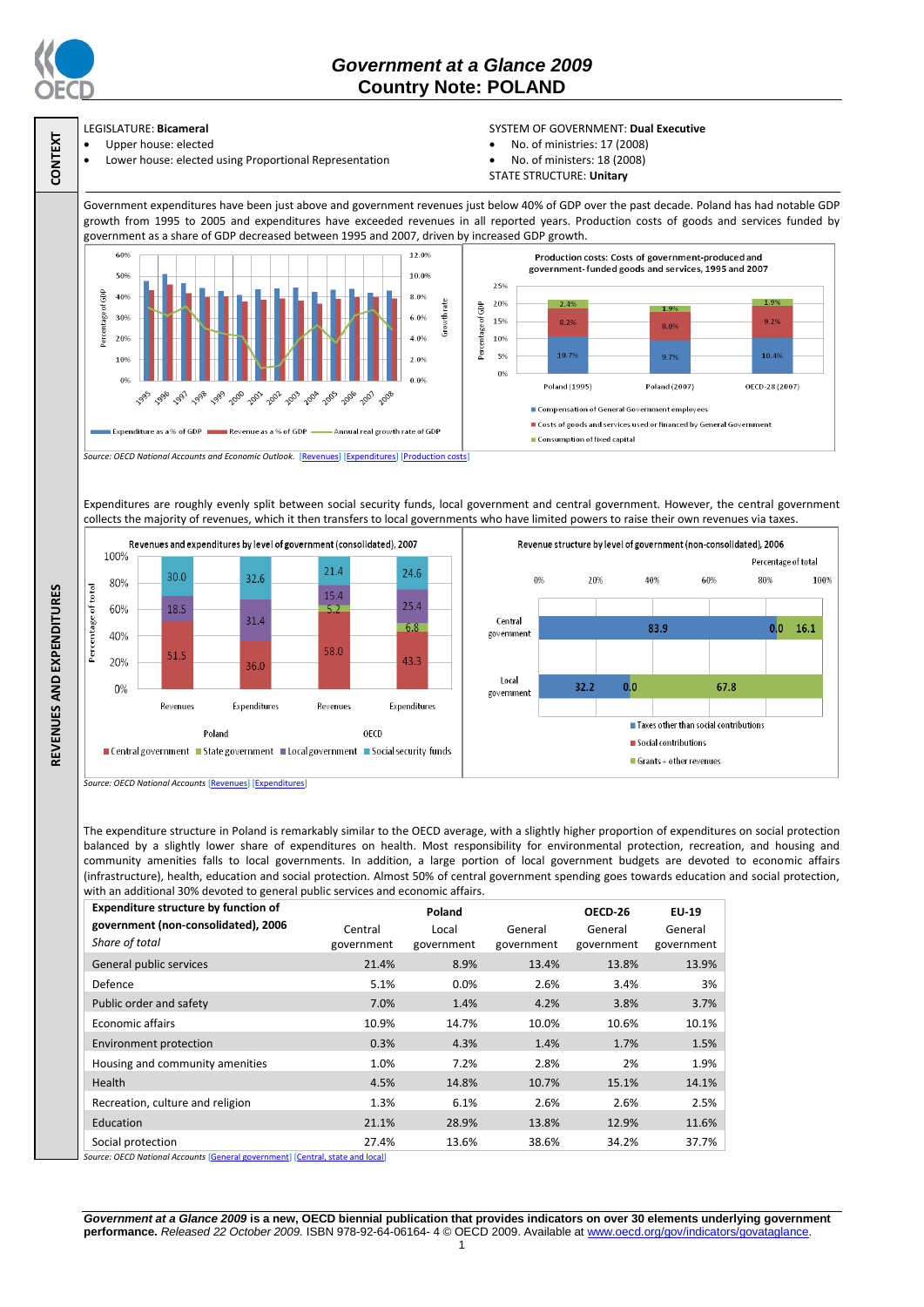



The Polish government employs 13% of the total labour force, just below the OECD average of 14%.

*Source: OECD Comparison of Employment in the Public Domain Survey and Labour Force Survey*

[\[General government employment\]](http://dx.doi.org/10.1787/723622503117) [\[Distribution by level\]](http://dx.doi.org/10.1787/723627140760)

Females represent a much larger proportion of the central government workforce than the total labour force in Poland. With women comprising almost 70% of the workforce, the Polish central government is the most feminized among OECD member countries. *Source: OECD Strategic HRM Survey and Labour Force Survey* [\[Female participation\]](http://dx.doi.org/10.1787/723642841533) [\[Ageing\]](http://dx.doi.org/10.1787/723656070327)

The Polish central government uses fairly open recruitment procedures. While performance assessments are utilised in the Polish central government to a similar extent as in other OECD countries, they are not linked to pay. Poland is characterised by a cadre of senior civil servants that are managed separately. *Source: OECD Strategic HRM Survey* 

[\[Delegation\]](http://dx.doi.org/10.1787/723663744332) [\[Recruitment\]](http://dx.doi.org/10.1787/723668744361) [Perform

The Polish government has incorporated elements of a medium-term perspective into its budget process but has not established a comprehensive a framework. Polish ministries develop and publish performance information, which is used to set targets, push for changes and to determine budget allocations. The executive has comparatively less flexibility to make changes to the current year's budget.

*Note: Data for performance budgeting are for 2008. Source: OECD International Budget Practices and Procedures Database.*

[\[Medium-term\]](http://dx.doi.org/10.1787/723856770865) [\[Performance budgeting\]](http://dx.doi.org/10.1787/723863437686) [\[Executive flexibility\]](http://dx.doi.org/10.1787/723876713213) OECD Journal on Budgeting[: www.oecd.org/gov/budget/journal](http://www.oecd.org/gov/budget/journal)

Poland is below the OECD average in e-government readiness, due to a limited availability of online services. In addition limited broadband penetration can make it difficult for citizens to access the Internet. This is reflected in below-average levels of citizen uptake. Comparatively, a much higher percentage of businesses regularly access e-government services.

*Source: United Nations E-Government Readiness Knowledge Base, Eurostat.*

[\[Readiness\]](http://dx.doi.org/10.1787/724248078408) [\[Uptake\]](http://dx.doi.org/10.1787/724264662272)<br>[OECD E-Governmen] **t** Publications]

*Government at a Glance 2009* **is a new, OECD biennial publication that provides indicators on over 30 elements underlying government performance.** *Released 22 October 2009.* ISBN 978-92-64-06164- 4 © OECD 2009. Available at www.oecd.org/gov/indicators/govataglance.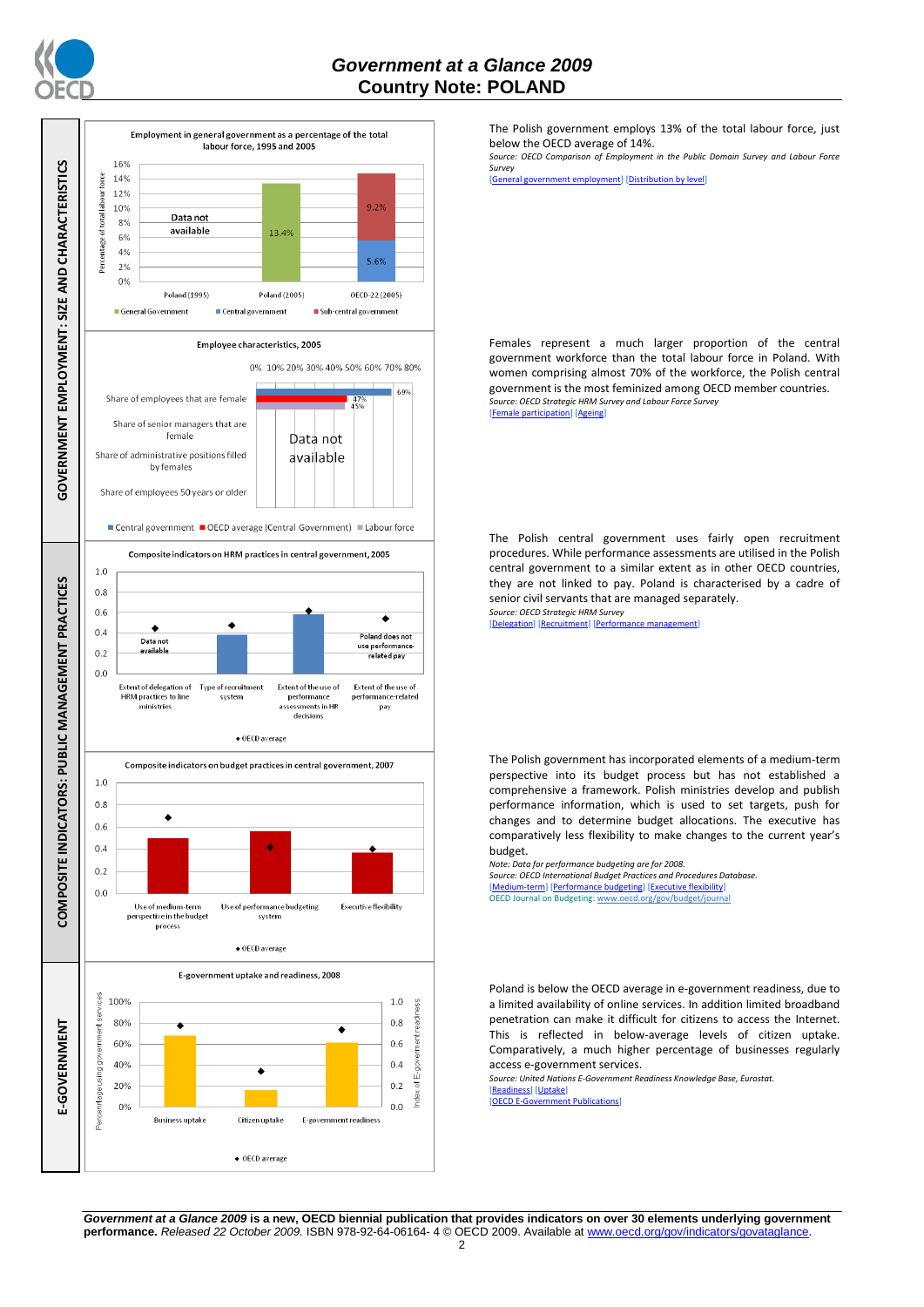

**INTEGRITY**

REGULATORY MANAGEMENT **REGULATORY MANAGEMENT**

**Types of information central government decision makers are required to disclose and level of transparency, 2009**

| <b>Requirements for</b><br>disclosure                                                         | President | Prime<br>Minister | Minister  | Lower House<br>Legislators | Upper House<br>egislators |
|-----------------------------------------------------------------------------------------------|-----------|-------------------|-----------|----------------------------|---------------------------|
| Assets and liabilities                                                                        | D         | <b>DP</b>         | <b>DP</b> | <b>DP</b>                  | <b>DP</b>                 |
| Loans                                                                                         | D         | <b>DP</b>         | <b>DP</b> | <b>DP</b>                  | <b>DP</b>                 |
| Sources and level of                                                                          | <b>ND</b> | <b>ND</b>         | <b>ND</b> | <b>DP</b>                  | <b>DP</b>                 |
| income                                                                                        |           |                   |           |                            |                           |
| Outside positions                                                                             | <b>ND</b> | <b>ND</b>         | <b>ND</b> | <b>DP</b>                  | <b>DP</b>                 |
| Gifts                                                                                         | <b>ND</b> | <b>DP</b>         | <b>DP</b> | <b>DP</b>                  | <b>DP</b>                 |
| Previous employment                                                                           | <b>ND</b> | <b>ND</b>         | <b>ND</b> | <b>ND</b>                  | <b>ND</b>                 |
| D= Disclosed; DP= Disclosed and publicly available; ND= Not<br>disclosed; NA= Not applicable. |           |                   |           |                            |                           |

### **Requirements for Regulatory Impact Analysis (RIA) processes used by central governments**

|                                                                  | 2005                                         | 2008                 |  |
|------------------------------------------------------------------|----------------------------------------------|----------------------|--|
| Quality reviewed by body external<br>to Ministry preparing rules | Yes                                          | Yes                  |  |
| Required for draft primary laws                                  | Always                                       | Always               |  |
| Required for draft subordinate<br>regulations                    | Always                                       | Always               |  |
| Required to quantify costs                                       | In selected<br>cases                         | In selected<br>cases |  |
| Required to quantify benefits                                    | In selected<br>In selected<br>cases<br>cases |                      |  |
| Required to publicly release results                             | No                                           | No                   |  |

**Extent of programs for reducing administrative burdens at the central level of government**

|                               | 1998 | 2005 | 2008 |
|-------------------------------|------|------|------|
| Explicit programme exists     | N/A  | Yes  | Yes  |
| Includes quantitative targets | N/A  | N/A  | Yes  |

While Poland requires legislators to publicly disclose a signficant amount of private interests, there are much fewer requirements for members of the Executive branch. In particular, no disclosures about the President's private interests are made public. In Poland, rigorous public disclosure requirements came to effect for the first time for public servants in the beginning of 2003 as part of the Government's effort to curb corruption and nepotism. The required personal information includes tax returns that are matched with asset declarations: any discrepancy produces criminal liability. Officials must also reveal all personal business activity or that conducted by family members. This particularly applies to commercial ventures that are viewed as a potential conflict of interest with public affairs. Collected data is accessible to the public at local government offices, or on the Internet. Officials who fail to comply with the policy incur financial penalties and can even be removed from office. *Source: OECD Survey on Integrity*

[\[Disclosures\]](http://dx.doi.org/10.1787/724123642681)

The 2005 and 2008 surveys of Indicators of Systems of Regulatory Management examined the extent of governance practices designed to improve the quality of regulation in OECD countries. Among the most important practices are: the use of regulatory impact analysis (RIA) to assess the cost and benefits of new regulation and the institutional oversight of the quality of regulations, and; the design of programs to reduce the costs of administrative activities on business and citizens.

Poland has introduced a comprehensive RIA system. An assessment of impacts is required for all legislative drafts submitted to the Government. The Prime Minister's Chancellery is responsible for supervision and quality control over RIAs. Over the past decade, the country has implemented an administrative simplification programme with the target of reducing burdens in three priority areas by 25% by 2010.

*Source: OECD Survey on Regulatory Management.* [\[RIA\]](http://dx.doi.org/10.1787/724045144354) [\[Administrative simplification\]](http://dx.doi.org/10.1787/724058851054)

Regulatory Management Indicators[: www.oecd.org/regreform/indicators](http://www.oecd.org/regreform/indicators) EU 15 reviews on Regulatory Reform[: www.oecd.org/gov/regref/eu15](http://www.oecd.org/gov/regref/eu15)<br>Background reports on Regulatory Reform[: www.oecd.org/regreform/backgroundreports](http://www.oecd.org/regreform/backgroundreports)